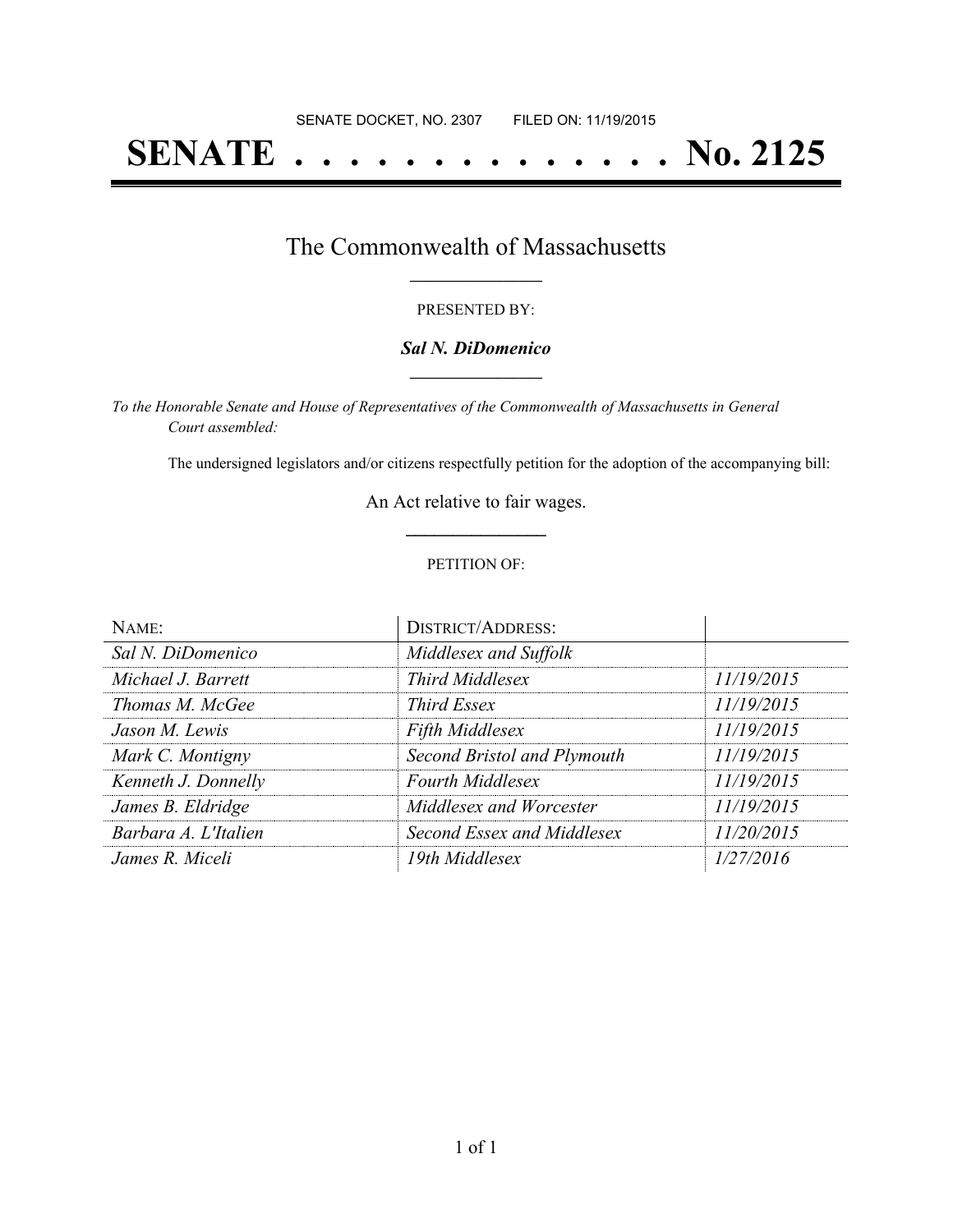## SENATE DOCKET, NO. 2307 FILED ON: 11/19/2015 **SENATE . . . . . . . . . . . . . . No. 2125**

By Mr. DiDomenico, a petition (accompanied by bill, Senate, No. 2125) (subject to Joint Rule 12) of Sal N. DiDomenico, Michael J. Barrett, Thomas M. McGee, Jason M. Lewis and other members of the General Court for legislation relative to fair wages. Labor and Workforce Development.

## The Commonwealth of Massachusetts

**In the One Hundred and Eighty-Ninth General Court (2015-2016) \_\_\_\_\_\_\_\_\_\_\_\_\_\_\_**

**\_\_\_\_\_\_\_\_\_\_\_\_\_\_\_**

An Act relative to fair wages.

Be it enacted by the Senate and House of Representatives in General Court assembled, and by the authority *of the same, as follows:*

1 SECTION 1. Section 2 of chapter 151 of the General Laws, as appearing in the 2012

2 Official Edition, is hereby amended by inserting at the end thereof the following new

3 definitions:-

| $\overline{4}$ | "Covered Commercial Services at Logan Airport" shall include the following services              |
|----------------|--------------------------------------------------------------------------------------------------|
| 5              | performed at Logan Airport: wheelchair assistance; cart driving; queue control; skycap services; |
| 6              | ticket agent services; non-management dispatch duties and/or driving duties (driving vehicles on |
| 7              | the ramp to transport cleaning personnel and/or baggage/cargo/mail to aircraft or terminals) by  |
| 8              | workers who primarily perform other Covered Commercial Services at Logan Airport; airline        |
| 9              | club service janitorial/cleaning and bartending/serving; baggage handling ('jammer mechanics",   |
| 10             | "carousel clearance"); baggage agent services; baggage screening; baggage delivery and runner    |
| 11             | services; aircraft cleaning and lavatory/water service; ramp agent services; warehouse agent     |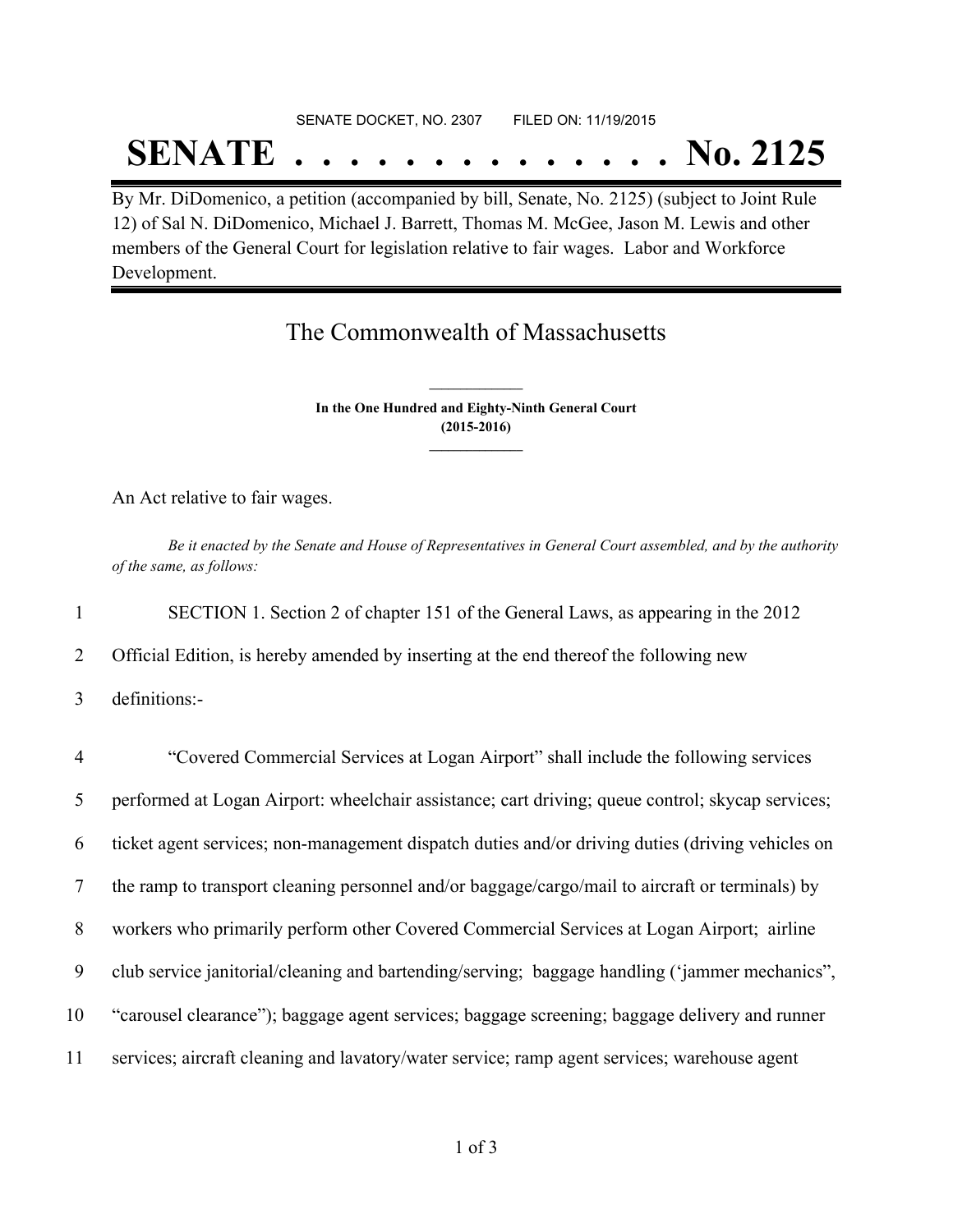services; cargo agent/handling services; mail service; escort; janitorial; non-TSA security; and non-TSA screening.

 "Covered Commercial Service Employee" shall mean any employee who performs any Covered Commercial Services at Logan Airport.

 "Covered Commercial Service Employer" shall mean any person or entity that employs Covered Passenger or Cargo Handling Services workers to provide one or more Covered Commercial Service at Logan Airport.

 SECTION 2. Said chapter 151 is hereby further amended by striking out section 1, as so appearing, as amended by sections 28 and 31 of chapter 144 of the acts of 2014, and inserting in place thereof the following section:-

 Section 1. It is hereby declared to be against public policy for any employer to employ any person in an occupation in this commonwealth at an oppressive and unreasonable wage as 24 defined in section two, and any contract, agreement or understanding for or in relation to such employment shall be null and void. For a Covered Commercial Service Employer, a wage of less 26 than \$12.00 per hour shall conclusively be presumed to be oppressive and unreasonable, where the term "minimum wage'' is used in this chapter. A wage of less than \$10.00 per hour, in any other occupation, as defined in this chapter, shall conclusively be presumed to be oppressive and unreasonable, where the term "minimum wage" is used in this chapter, unless the commissioner has expressly approved or shall expressly approve the establishment and payment of a lesser wage under the provisions of sections seven and nine. Notwithstanding the provisions of this section, in no case shall the minimum wage rate be less than \$.50 higher than the effective federal minimum wage rate.

of 3